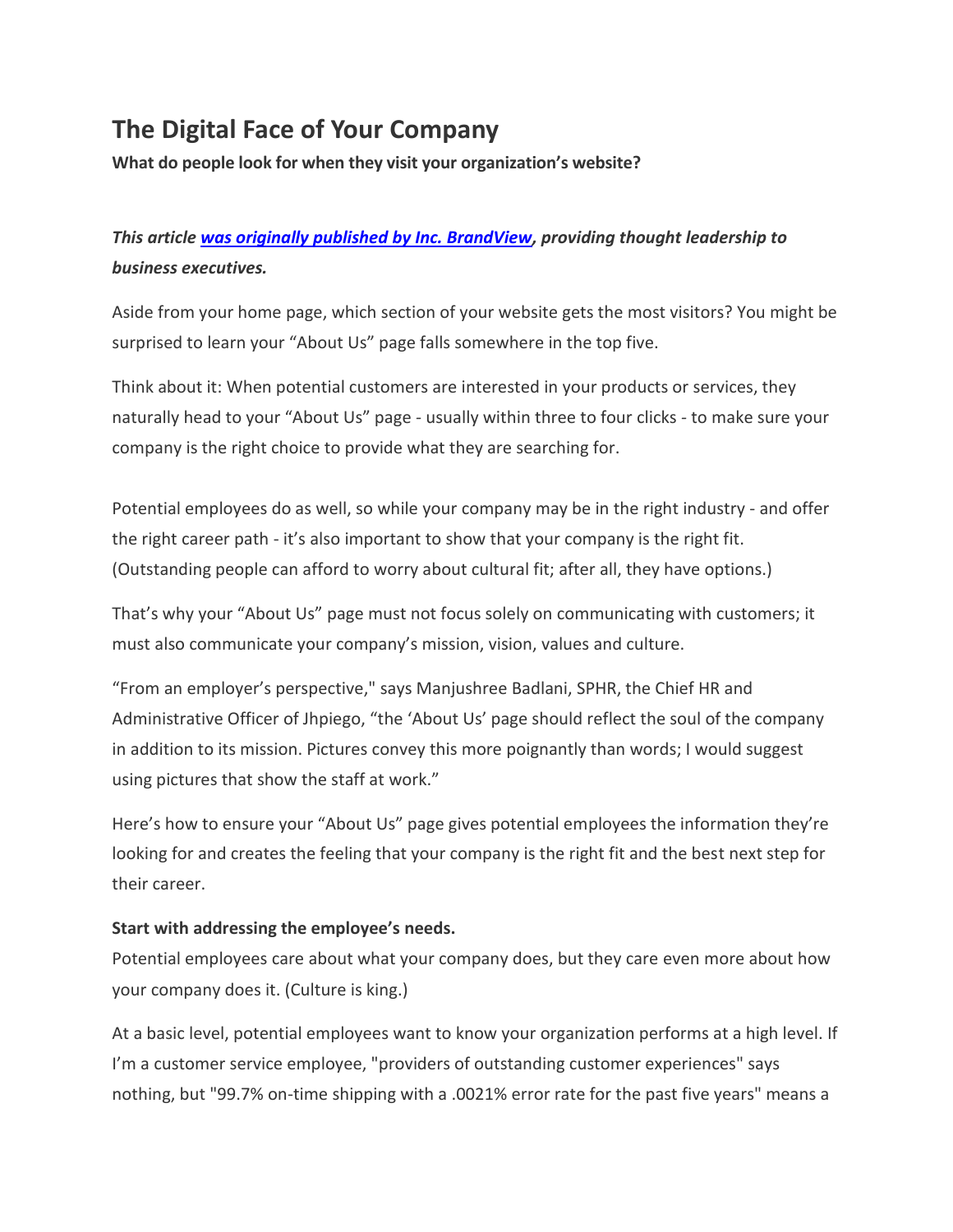lot *-* because it means you care about, measure and deliver a service that is critical. That's why you must:

#### **Share facts, not superlatives.**

Many "About Us" pages are filled with words like "visionary," "outstanding," "disruptive," "excellent," "world-class," "cutting edge," etc.

If your company really is outstanding, provide the facts and let the reader decide for themselves. If your business really is visionary, describe the amazing products it has developed; potential employees will draw their own conclusions, which makes it even more important to get this right.

And if you're a new business without many facts and figures, fine: Describe what your company hopes to achieve and how you plan to achieve it. Give potential employees the opportunity to decide if they want to jump on board.

In short, be candid and authentic. Use candor and authenticity to your advantage to attract the best talent. These are the individuals who will invest in themselves and, in turn, your company.

#### **Share your history.**

People work for companies, but, ultimately, people work for people: real people with histories, stories, anecdotes, ups and downs, and challenges and successes.

#### **Always use real photos.**

Never let your web team convince you to use stock photos to add "visual appeal" to the page. Stock photos are obvious to everyone and don't help when it comes to conveying your company culture.

The overly handsome gentleman wearing a poorly-fitted hard hat as he pretends to read blueprints will not add visual appeal. He just looks fake - and detracts from the candor and authenticity that great organizations strive to convey.

#### **Never Stop Tweaking.**

A great "About Us" page is a work in progress. Immediately update your "About Us" page whenever you land major customers, add expertise and capabilities, enter new markets, open new locations, etc.